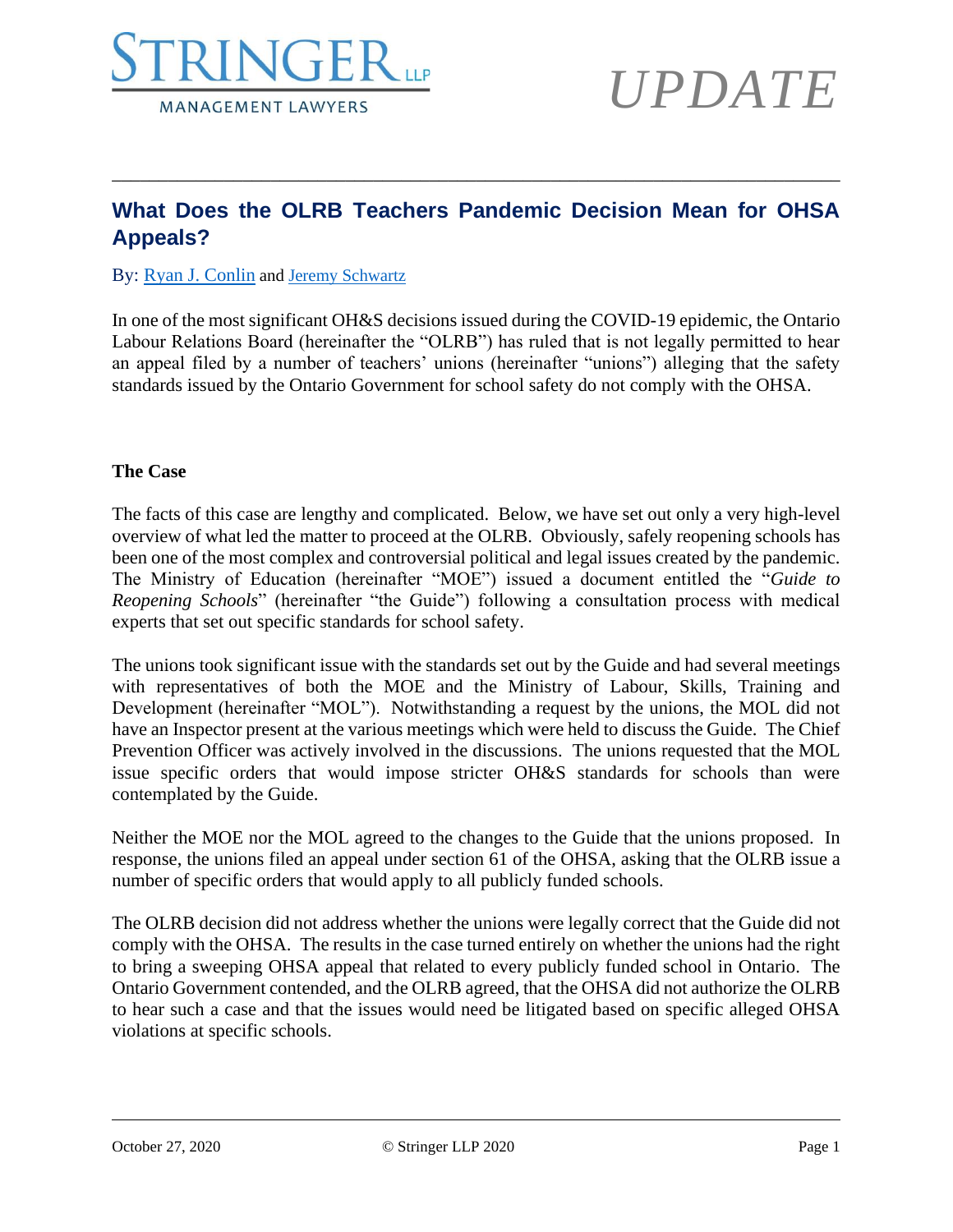

### **The OLRB Decision**

Section 61(5) of the OHSA allows a party to appeal the refusal of an Inspector to issue an order or make a decision under the authority of the OHSA or the Regulations thereunder. The crux of what the OLRB had to decide was whether an Inspector had refused to issue the Orders that the unions asked for and whether the OLRB could determine these issues for all publicly funded schools.

The OLRB described the position of the Ontario Government as "straight forward," and that it was essentially based on the reality that there had been no refusal by an Inspector of the MOL to issue any orders. The government argued that neither the Minister of Labour nor the Chief Prevention Officer was an "Inspector" within the meaning of the OHSA. The government further argued that a party can only appeal where an Inspector has investigated a specific violation of the OHSA at a specific worksite and has refused to issue an order.

The unions argue that the government's position was unduly technical and was contrary to a number of legal decisions, which have held that the OHSA should be given a very broad interpretation. It is our view that the unions faced an uphill legal battle from the outset to get this appeal heard. The OLRB has repeatedly rejected previous appeals by education sector unions to adjudicate concerns that transcended a specific work site. Not surprisingly, the OLRB cited these earlier decisions when it concluded that the OHSA did not authorize it to effectively hear a what would essentially amount to a "class action" section 61 appeal.

In a lengthy decision, the OLRB concluded that the OHSA only allows an appeal from the decision of individual Inspectors relating to specific workplaces. The OLRB pointed out that nothing in the decision prevented union members from engaging in work refusals or the unions from pursuing individual appeals.

The unions contended that accepting the government's argument would result in the OLRB being flooded with potentially thousands of appeals relating to specific issues at individual schools. We believe that the OLRB correctly rejected this argument. The potential for an avalanche of litigation does not alter the type of appeal the OHSA empowers the OLRB to hear. Further, as the OLRB pointed out, the myriad of issues which have arisen in the healthcare sector has not ground the OLRB to a halt since the pandemic began some 7 months ago.

It should be noted that this was purely a legal decision about the OLRB's powers. There was no substantive ruling about whether schools were safe or whether the Guide was legally sufficient. There is little doubt that some of the issues raised in this appeal will be litigated in the context of specific schools down the road.

We expect that some specific decisions of the OLRB about an individual school would have an impact on other cases (i.e. where worksites are materially similar). Those appeals would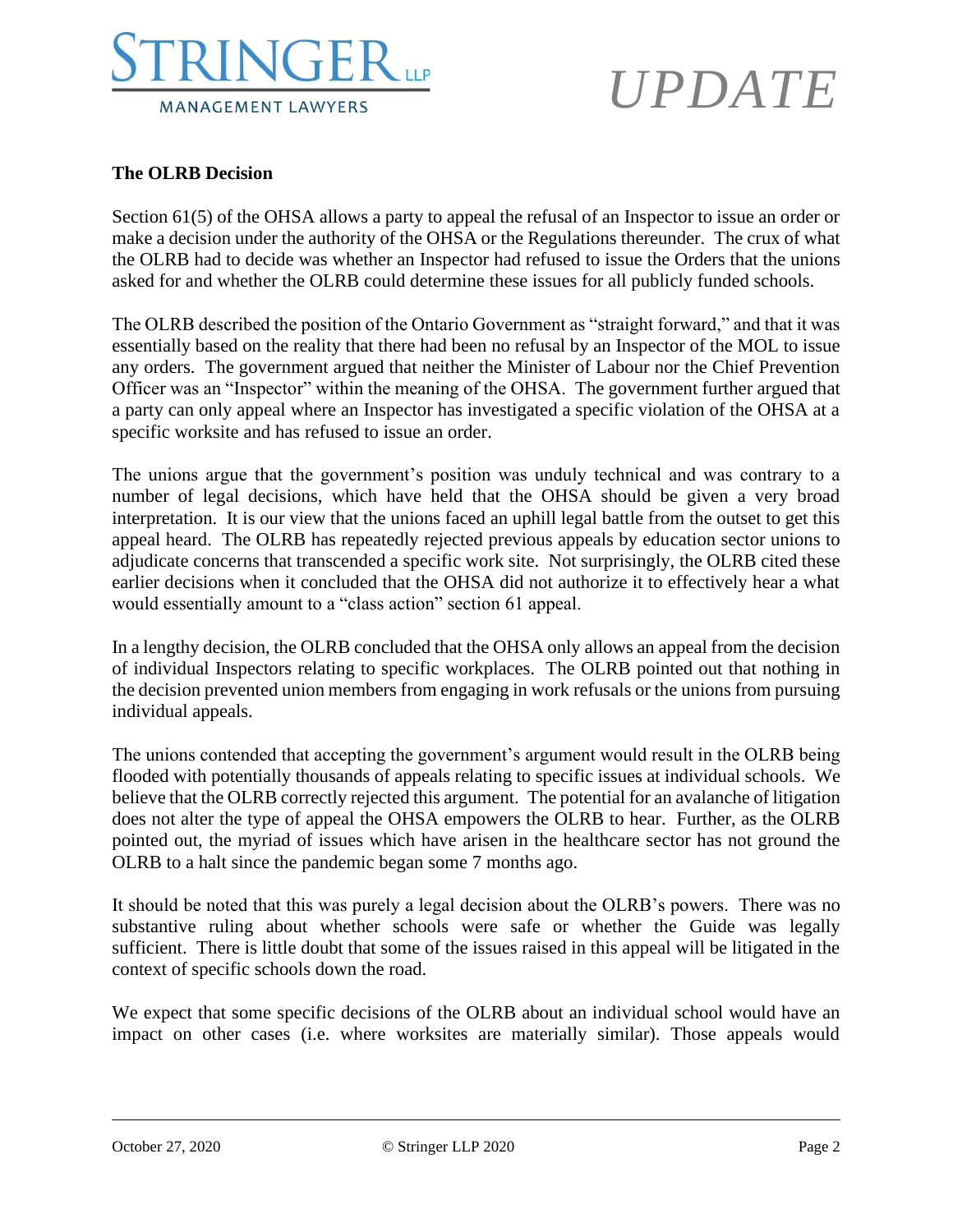

effectively be treated as "test cases" which would very likely impact how issues were treated provincewide.

In such cases, the decision of the OLRB may, as a practical matter, be treated as an education sector wide decision. For example, in the famous *Blue Mountain* case, the OLRB ruled on the obligation of a resort to report to the MOL under section 51 of the OHSA when a guest was injured. The decision of the OLRB and ultimately the Ontario Court of Appeal upon judicial review, established the legal standard for all employers.

Clearly, there will be some OHSA appeals that will be very specific to the circumstances of a particular workplace (i.e. involving mechanical equipment at a specific school). Such cases will be less relevant to other workplaces and employers.

You can learn more about government COVID programs, and other pressing HR-law issues, at our upcoming  $34<sup>th</sup>$  [Annual Employers' Conference](https://www.stringerllp.com/seminars-events/34th-annual-employers-conference-webcast-edition) on November 5  $\sim$  complimentary webcast edition.

#### **What does the Decision Mean for Employers?**

This case does not really alter the legal landscape for how section 61 appeals work. Cases must relate to alleged violations of the OHSA at a particular workplace and are not a mechanism to adjudicate industry wide disputes (although some decisions will have that practical effect) or to adjudicate how the MOL enforces the legislation.

One "sleeper" issue that emerges from this case is that it represents one of the first legal tests of the argument that a once in a century pandemic dramatically alters historic norms about how labour and employment law operate. The unions characterized this case as one of "first impression" at the OLRB, in light of the current pandemic. We disagree that this issue is one of first impression, as the OLRB has dealt with this type of jurisdiction question on several occasions in the education sector in the past.

The only aspect that is different, is the existence of what all parties agreed was once in a life pandemic. The decision of the OLRB confirms that the pandemic does not alter the jurisdiction of the OLRB or give it extended powers to expand the type of decision the law allow it to make.

There are numerous legal skirmishes that are on-going, where various parties are saying the pandemic dramatically changes how the law works without any changes from the Legislature. This decision confirms that the pandemic itself does not alter the legal jurisdiction of an administrative tribunal. It will be interesting to see if the pandemic changes other areas of labour and employment law as more decisions are made.